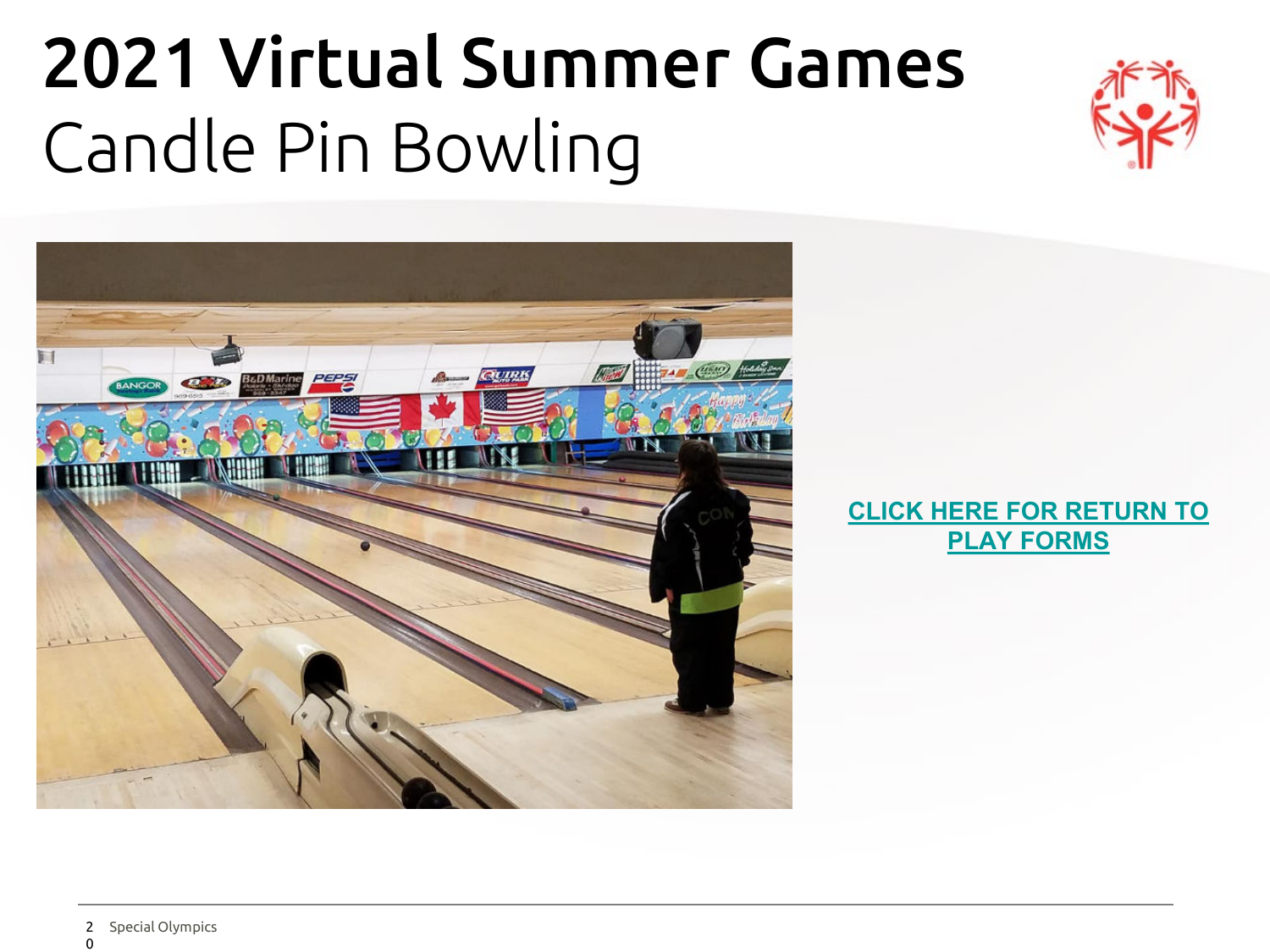# **Return to Play**

#### **[PHASE 2 GUIDELINES](https://www.somaine.org/wp-content/uploads/SOMaine-Return-To-Activities-Protocol-Phases-0-2.pdf)**



| <b>SPECIAL OLYMPICS MAINE RETURN TO ACTIVITIES PHASES</b>                                                                                                              |                                                                                                                                                                                                                                                                                                           |                                                                                                                                                                                                                                                                                                                              |                            |                            |  |  |
|------------------------------------------------------------------------------------------------------------------------------------------------------------------------|-----------------------------------------------------------------------------------------------------------------------------------------------------------------------------------------------------------------------------------------------------------------------------------------------------------|------------------------------------------------------------------------------------------------------------------------------------------------------------------------------------------------------------------------------------------------------------------------------------------------------------------------------|----------------------------|----------------------------|--|--|
| Phase 0                                                                                                                                                                | <b>Phase 1</b>                                                                                                                                                                                                                                                                                            | Phase 2                                                                                                                                                                                                                                                                                                                      | Phase 3                    | Phase 4                    |  |  |
| <b>Prevalence: community</b><br>transmission occurring                                                                                                                 | <b>Prevalence: clusters of cases</b><br>occurring                                                                                                                                                                                                                                                         | <b>Prevalence: sporadic cases</b><br>reported                                                                                                                                                                                                                                                                                | TO BE<br><b>DETERMINED</b> | TO BE<br><b>DETERMINED</b> |  |  |
| Stay at home order in place<br>for all individuals.                                                                                                                    | Stay at home order is lifted,<br>restriction on size of<br>gatherings (<10 people).                                                                                                                                                                                                                       | <b>Size restrictions on</b><br>gatherings increased to<br><50 people.                                                                                                                                                                                                                                                        |                            |                            |  |  |
| No events or activities of any<br>sort to be held in person.                                                                                                           | <b>HIGH RISK INDIVIDUALS (see</b><br>appendix) should continue to<br>remain at home.                                                                                                                                                                                                                      | <b>HIGH RISK INDIVIDUALS (see</b><br>appendix) should continue to<br>remain at home.                                                                                                                                                                                                                                         |                            |                            |  |  |
| Individual sport training<br>sessions in own home using<br>own equipment.<br>Coaching occurs virtually.<br>Meetings, conferences or<br>trainings to be held virtually. | <b>PRACTICES, HEALTH/FITNESS,</b><br><b>LEADERSHIP and LOCAL</b><br><b>EVENTS</b> (with less than 10<br>participants) MAY resume if<br>they adhere to strict physical<br>distancing and sanitation<br>protocols. No direct or indirect<br>contact (e.g. through a ball in<br>the hand) should take place. | <b>PRACTICES, HEALTH/FITNESS,</b><br><b>LEADERSHIP and LOCAL</b><br><b>EVENTS</b> (with less than 50<br>participants), MAY resume if<br>they adhere to physical<br>distancing and sanitation<br>protocols. Indirect contact (e.g.<br>through a ball in the hand) MAY<br>resume. No direct contact<br>should occur in sports. |                            |                            |  |  |
|                                                                                                                                                                        | Virtual programming should be<br>made available for those not able<br>to attend in person<br><b>SCHOOL-based activities led by</b><br>schools should comply with<br>guidance from schools/districts.                                                                                                      | Virtual programming should be<br>made available for those not able<br>to attend in person.<br><b>SCHOOL-based activities led by</b><br>schools should comply with<br>guidance from schools/districts.                                                                                                                        |                            |                            |  |  |

1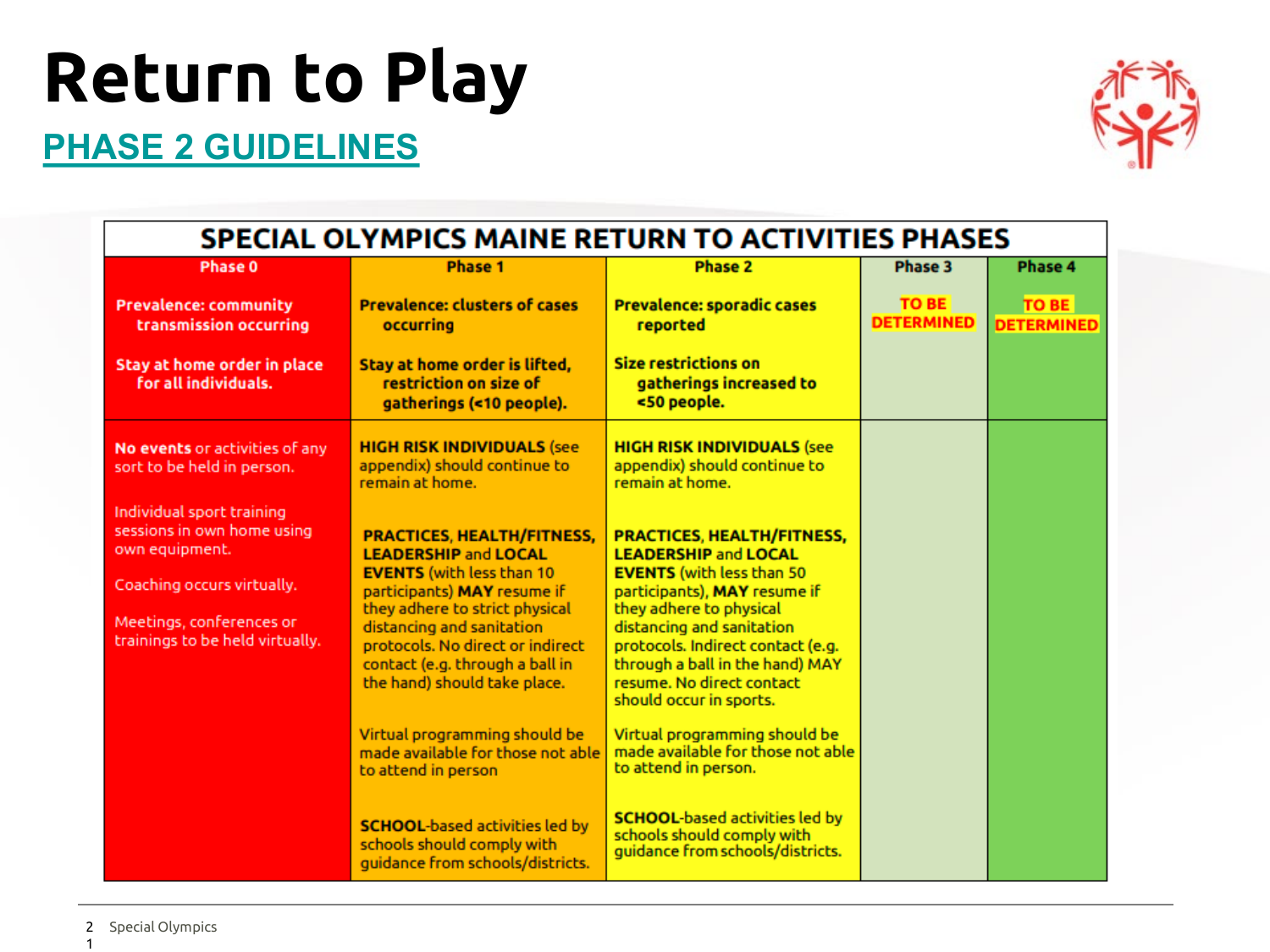### Selecting Virtual Events [Athletes](https://forms.gle/XtrVytdc9eMP5npc7)/[Unified Partners](https://forms.gle/CnropgD8MKw8qF2C6) – Due Friday, May 21st



### **Athletes can register in:**

**1** Candle Pin Bowling Event

Singles (1 athlete)

Singles Ramp Assisted (1 athlete)

Singles Ramp Unassisted (1 athlete)

2-Person Traditional (2 athletes)

2-Person Unified (1 athlete, 1 partner)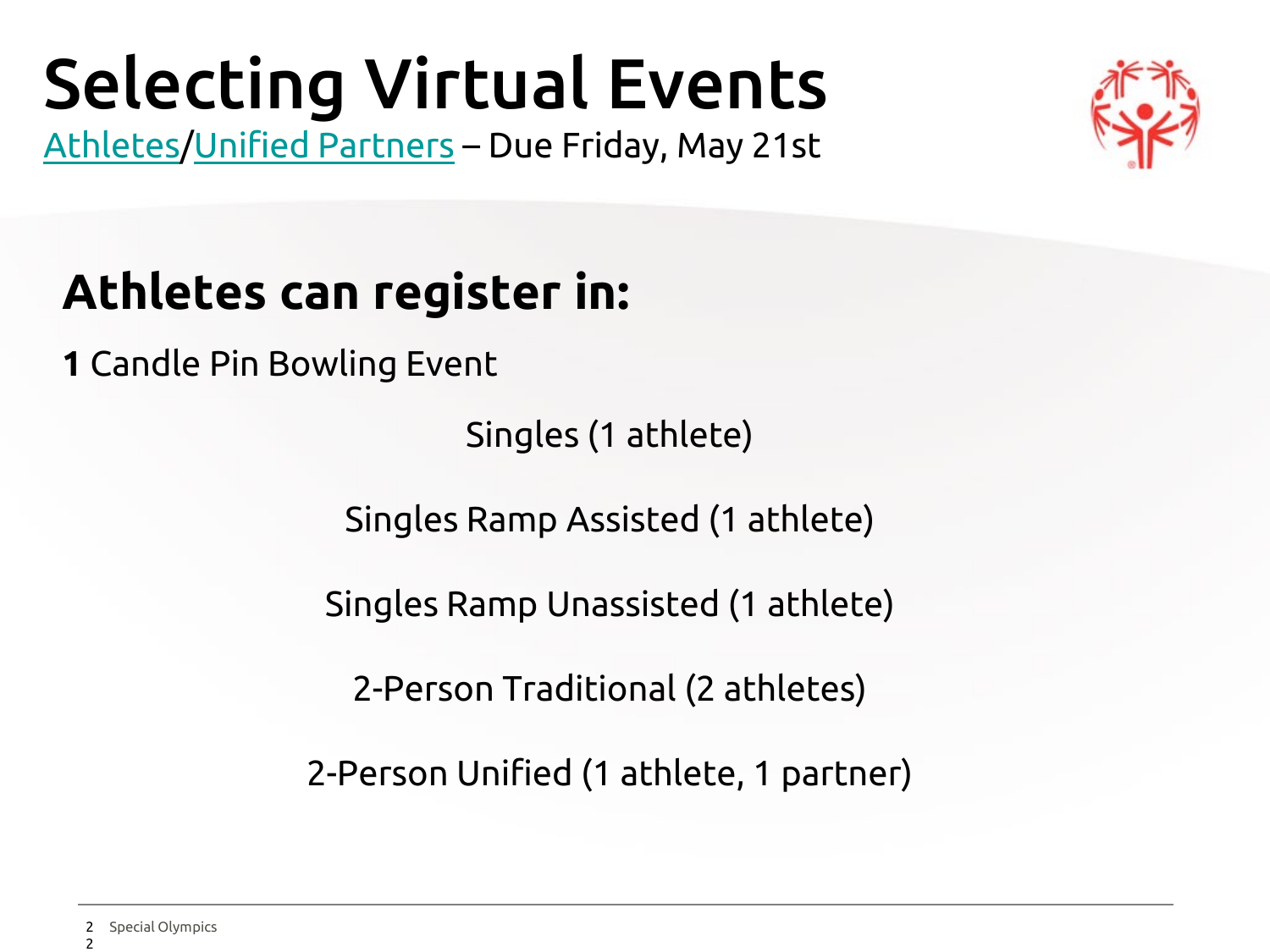# Event Protocols



- **Venue Details (Official Candle Pin Bowling Venue)**
- **Equipment** 
	- Bowling Balls
	- Bowling Shoes
	- Bowling Ball Ramps
	- Score Sheet/Pencils/Clipboard

[Where is the closest Candle Pin Bowling facility to me?](http://www.mainecandlepinbowling.com/centers.html)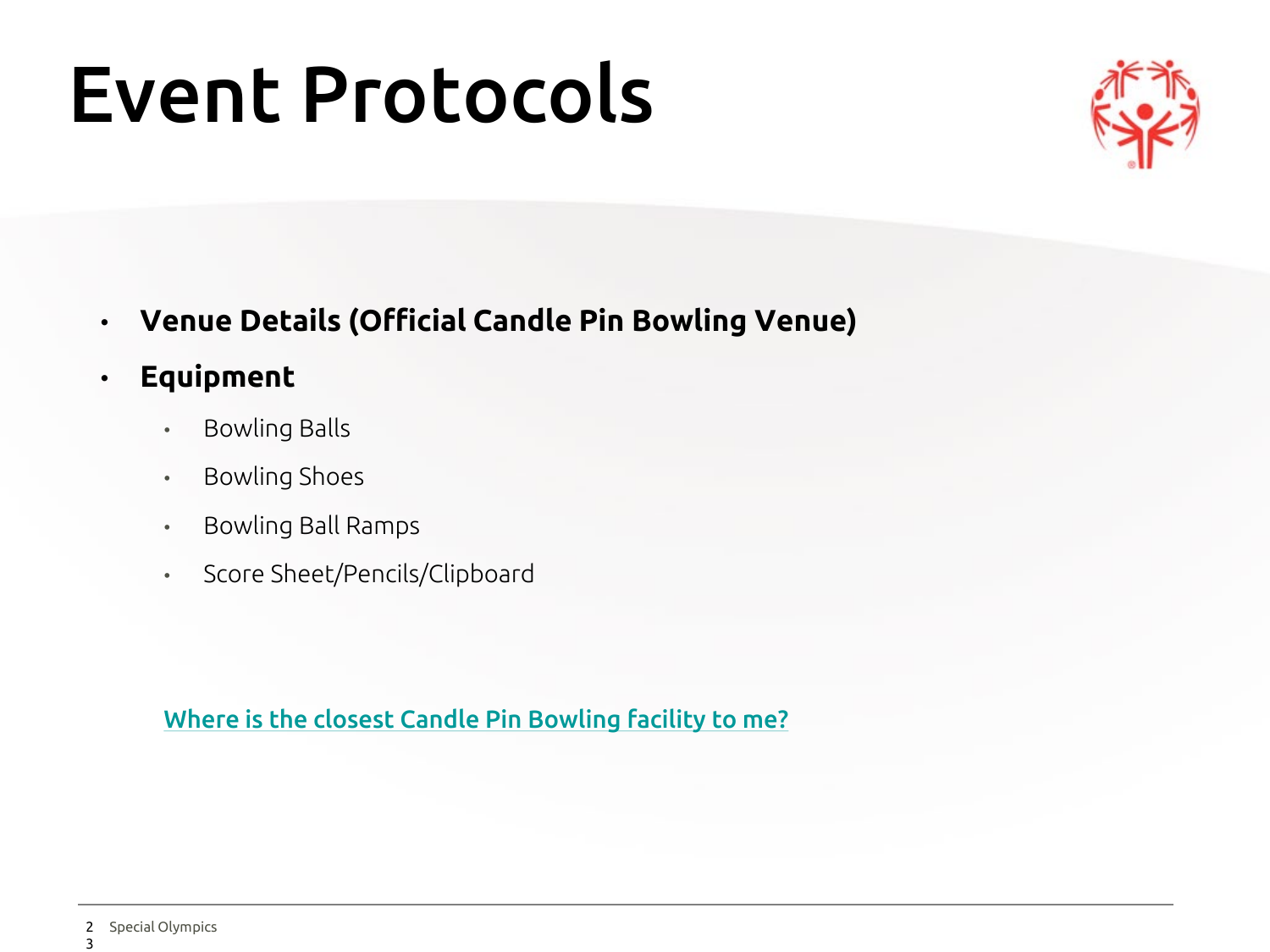## Event Protocols SCORING PROCEDURES



- A game (or string) must consist of 10frames (boxes) 3 balls shall be rolled (unless a player scores a strike or spare)
- When 3 balls are rolled, the player receives credit for the TOTAL number of pins knocked down in the 1 frame
- A **strike** occurs when 10 pins get knocked down with the 1st ball rolled (to "score" the strike – the player receives a "10", plus the additional pins downed by the next 2 balls)
- A **spare** occurs when 10 pins get knocked down with the first 2 balls (to "score" the spare – the player receives "10", plus the additional pins downed by the next ball)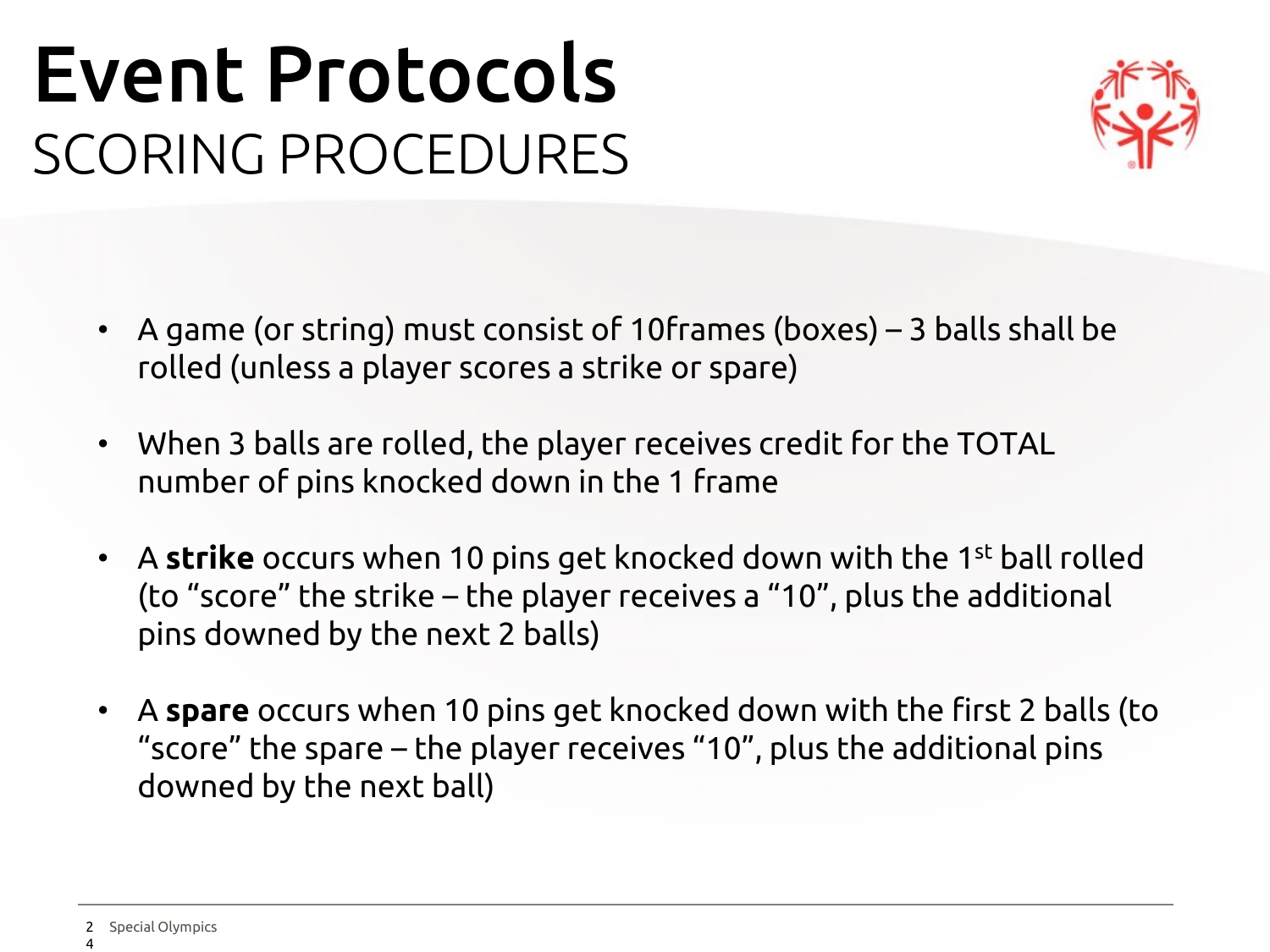## Event Protocols NO AUTOMATIC SCORING SYSTEM?



#### **How to Score**

A game consists of 10 boxes, in which not more than 3 balls are allowed for each box.

If all pins are felled by first ball it is a strike and is marked with a double line.

If all pins are felled by first 2 balls it is a spare and marked with a single line.  $\square$ 

If all pins are felled by 3 balls it is a ten box and marked by an X.

A strike permits you to score ten plus a bonus of the pins felled by the 1st and 2nd balls of your next box.

A spare permits you to score ten plus a bonus of the pins felled by the 1st ball of your next box.

| In the 1st box:                                                                                                      |  |  |
|----------------------------------------------------------------------------------------------------------------------|--|--|
| You fell 8 pins after 3 balls                                                                                        |  |  |
| In the 2nd box:                                                                                                      |  |  |
| You fell 7 pins after 3 balls totaling 15                                                                            |  |  |
| In the 3rd box:                                                                                                      |  |  |
| You fell all pins with 3 balls                                                                                       |  |  |
| In the 4th box:                                                                                                      |  |  |
| You fell all 10 pins with 1 ball scoring a strike. You add the first 2 balls of the 5th box to the strike $(10 + 5)$ |  |  |